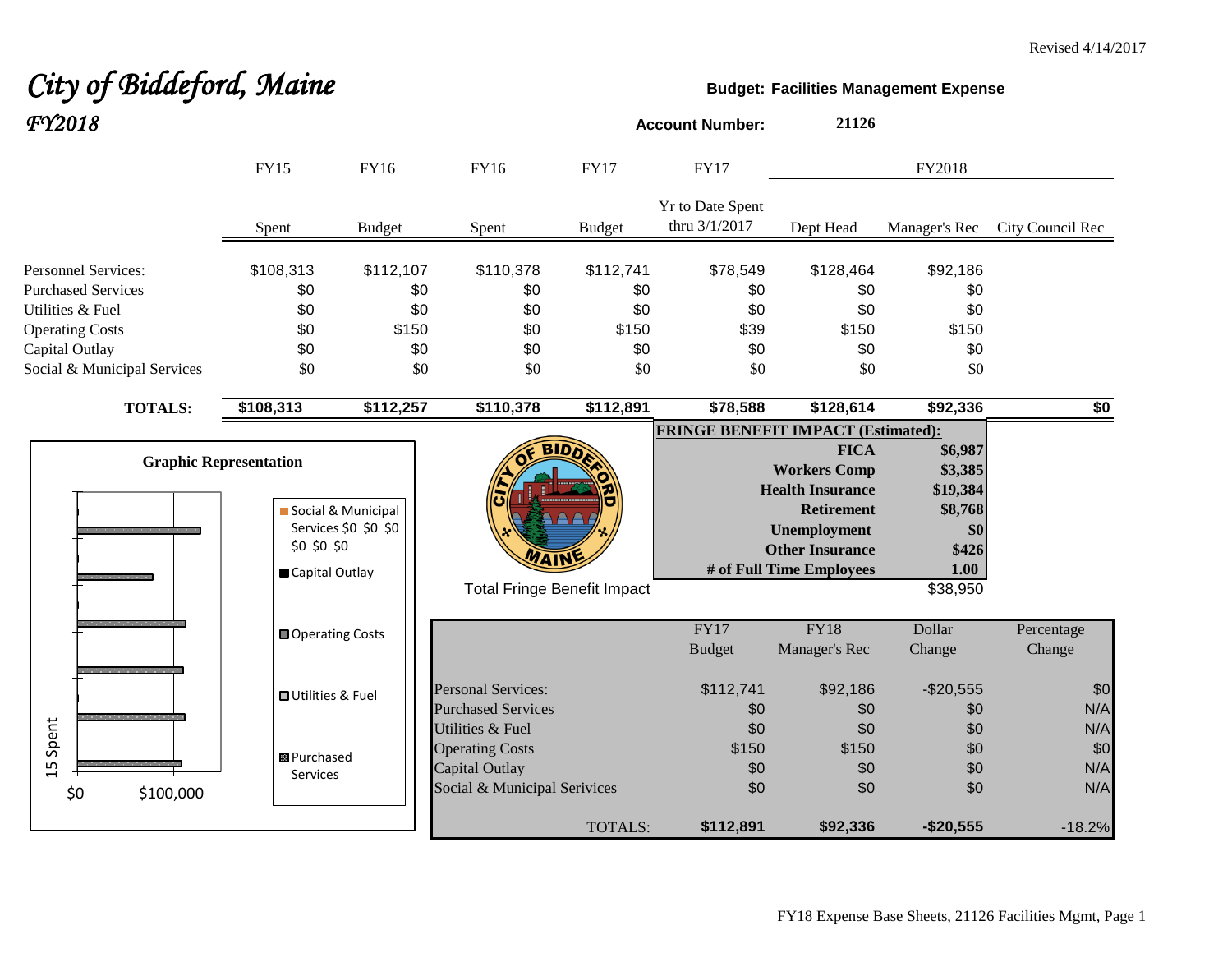## FY2018 Personnel Services

| Account       |                                     | <b>FY15</b> | FY16          | FY16      | <b>FY17</b>   | <b>FY17</b>             | FY2018    |           |
|---------------|-------------------------------------|-------------|---------------|-----------|---------------|-------------------------|-----------|-----------|
| Number        | Description                         | Spent       | <b>Budget</b> | Spent     | <b>Budget</b> | <b>Yr to Date Spent</b> | Dept Head | Mgr's Rec |
|               |                                     |             |               |           |               |                         |           |           |
|               | 60101 Dept Manager Salary Exp       | \$83,047    | \$85,881      | \$85,424  | \$85,546      | \$57,111                | \$91,336  | \$91,336  |
|               | 60201 FICA/Medicare-ER Share Exp    | \$6,159     | \$6,570       | \$6,373   | \$6,544       | \$4,129                 | \$6,987   | \$0       |
|               | 60202 MPERS-Employer Share Exp      | \$6,506     | \$7,644       | \$7,613   | \$8,127       | \$5,425                 | \$8,768   | \$0       |
|               | 60210 HPHC Ins Employer Share Exp   | \$11,650    | \$10,863      | \$10,644  | \$10,556      | \$11,305                | \$19,384  | \$0       |
|               | 60212 S-T Disability ER Share Exp   | \$26        | \$28          | \$27      | \$30          | \$18                    | \$30      | \$0       |
|               | 60213 L-T Disability ER Share Exp   | \$182       | \$271         | \$223     | \$308         | \$170                   | \$329     | \$0       |
|               | 60216 Delta Dental ER Share         | \$0         | \$0           | \$0       | \$0           | \$0                     | \$0       | \$0       |
|               | 60217 RHSA Plan ER Share            | \$0         | \$0           | \$0       | \$780         | \$390                   | \$780     | \$0       |
|               | 60252 Travel/Mileage Expense        | \$743       | \$850         | \$75      | \$850         | \$0                     | \$850     | \$850     |
| <b>Totals</b> |                                     | \$108,313   | \$112,107     | \$110,378 | \$112,741     | \$78,549                | \$128,464 | \$92,186  |
|               | <b>FY2018 Other Operating Costs</b> |             |               |           |               |                         |           |           |
| Account       |                                     | FY15        | FY16          | FY16      | <b>FY17</b>   | <b>FY17</b>             | FY2018    |           |
| Number        | Description                         | Spent       | Budget        | Spent     | <b>Budget</b> | <b>Yr to Date Spent</b> | Dept Head | Mgr's Rec |
|               | 60500 Admin/Office Supp/Eqt Non-Ca  | \$0         | \$150         | $(\$77)$  | \$150         | \$39                    | \$150     | \$150     |
|               | 60501 Operating Supp/Eqt Non-Cap    | \$0         | \$0           | \$77      | \$0           | \$0                     | \$0       | \$0       |
| <b>Totals</b> |                                     | \$0         | \$150         | \$0       | \$150         | \$39                    | \$150     | \$150     |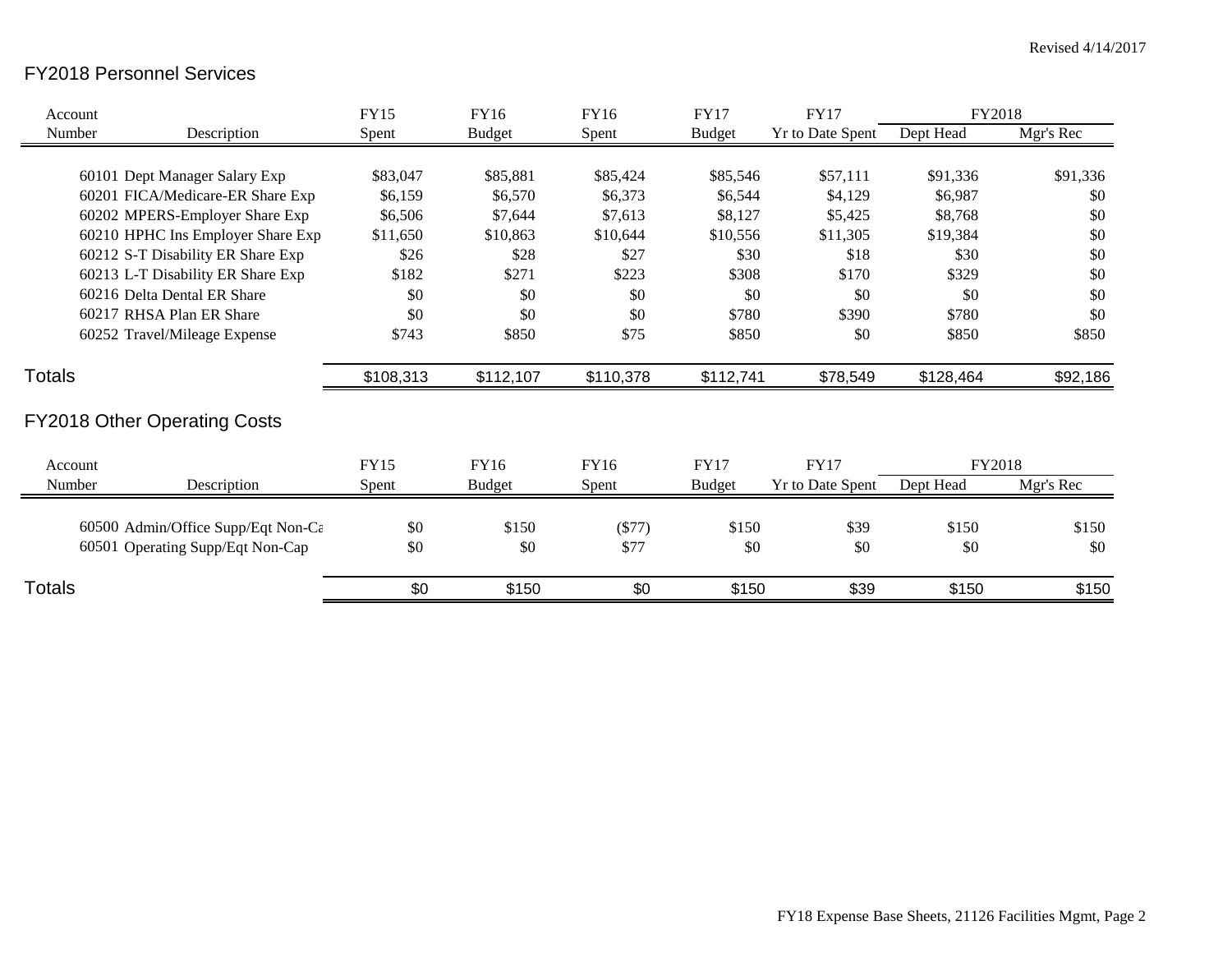

April 14, 2017 **Department:** Facilities Management Expense

Account Title: Dept Manager Salary Exp

Department Number: 21126 21126 Account Number: 60101

| FY2015      | FY 2016       | FY 2016     | FY 2017       | FY 2017       |
|-------------|---------------|-------------|---------------|---------------|
| Actual      | <b>Budget</b> | Actual      | <b>Budget</b> | Est. Expended |
|             |               |             |               |               |
| \$83,047.07 | \$85,881.00   | \$85,423.79 | \$85,546.00   | \$85,546.00   |

| FY-2018       | Department  | City Mgr       | Council | Increase   |
|---------------|-------------|----------------|---------|------------|
|               | Reauest     | Recommendation | Action  | (Decrease) |
| <b>Budget</b> | \$91,335.95 | \$91,335.95    |         | \$2,133.44 |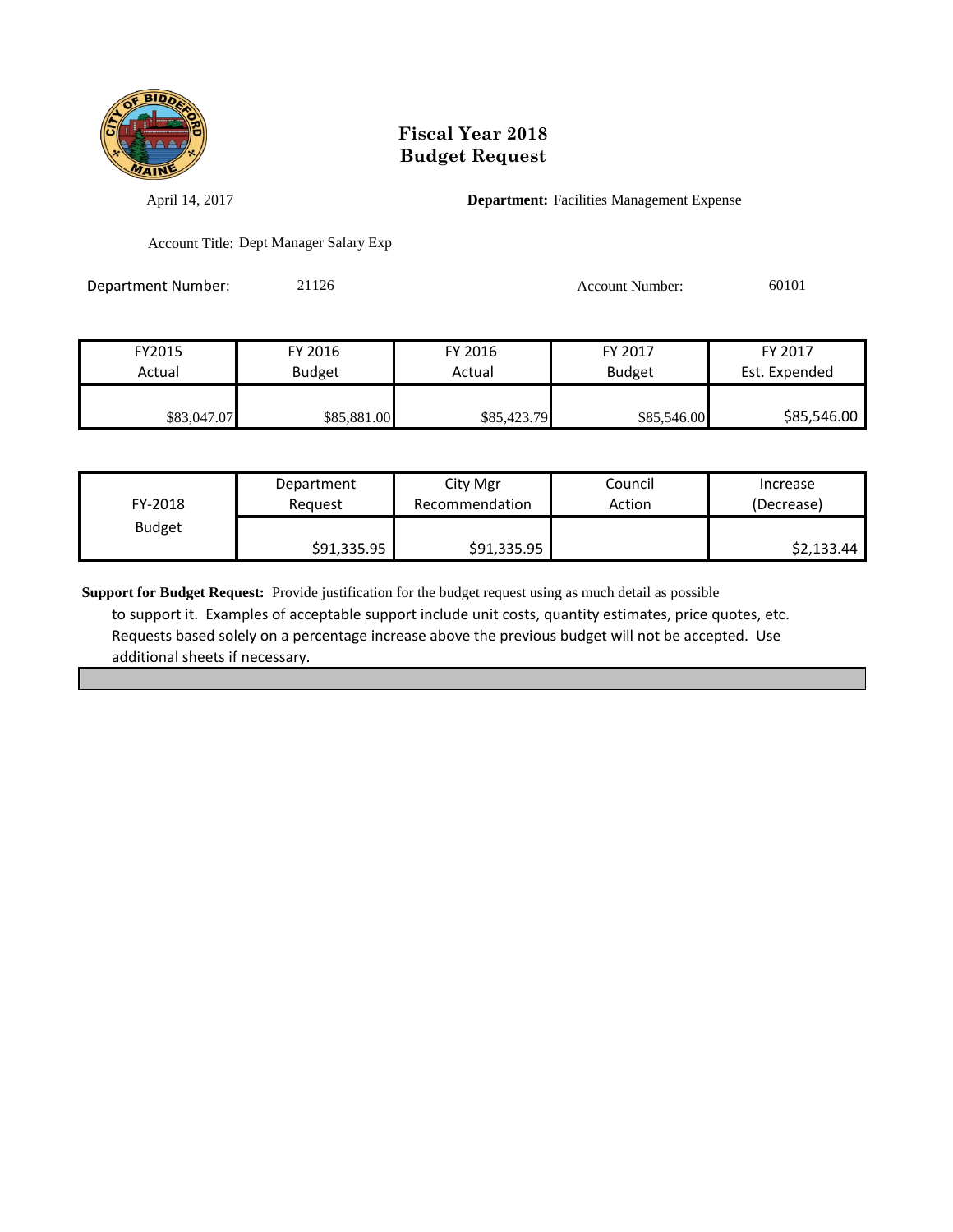#### DEPARTMENT PERSONAL SERVICES BUDGET WORKSHEET Fiscal Year 2018 BUDGET

| DEPARTMENT:                | 21126        | <b>Facilities Management Expense</b> |                |           |                     |                |                |
|----------------------------|--------------|--------------------------------------|----------------|-----------|---------------------|----------------|----------------|
|                            |              |                                      | <b>YEAREND</b> |           |                     |                |                |
|                            |              |                                      | ANNUALIZED     |           | <b>CITY MANAGER</b> | <b>COUNCIL</b> |                |
| <b>CLASSIFICATION</b>      | <b>RANGE</b> | <b>POSITION</b>                      | <b>TOTAL</b>   | REOUESTED | RECOMMEND.          | APPROP.        | <b>NAME</b>    |
| <b>Facilities Director</b> |              |                                      | 91.335.95      | 91,335.95 | 91,335.95           |                | PHILIP RADDING |

TOTAL BUDGETED POSITIONS **1 91,335.95 91,335.95 91,335.95 0.00**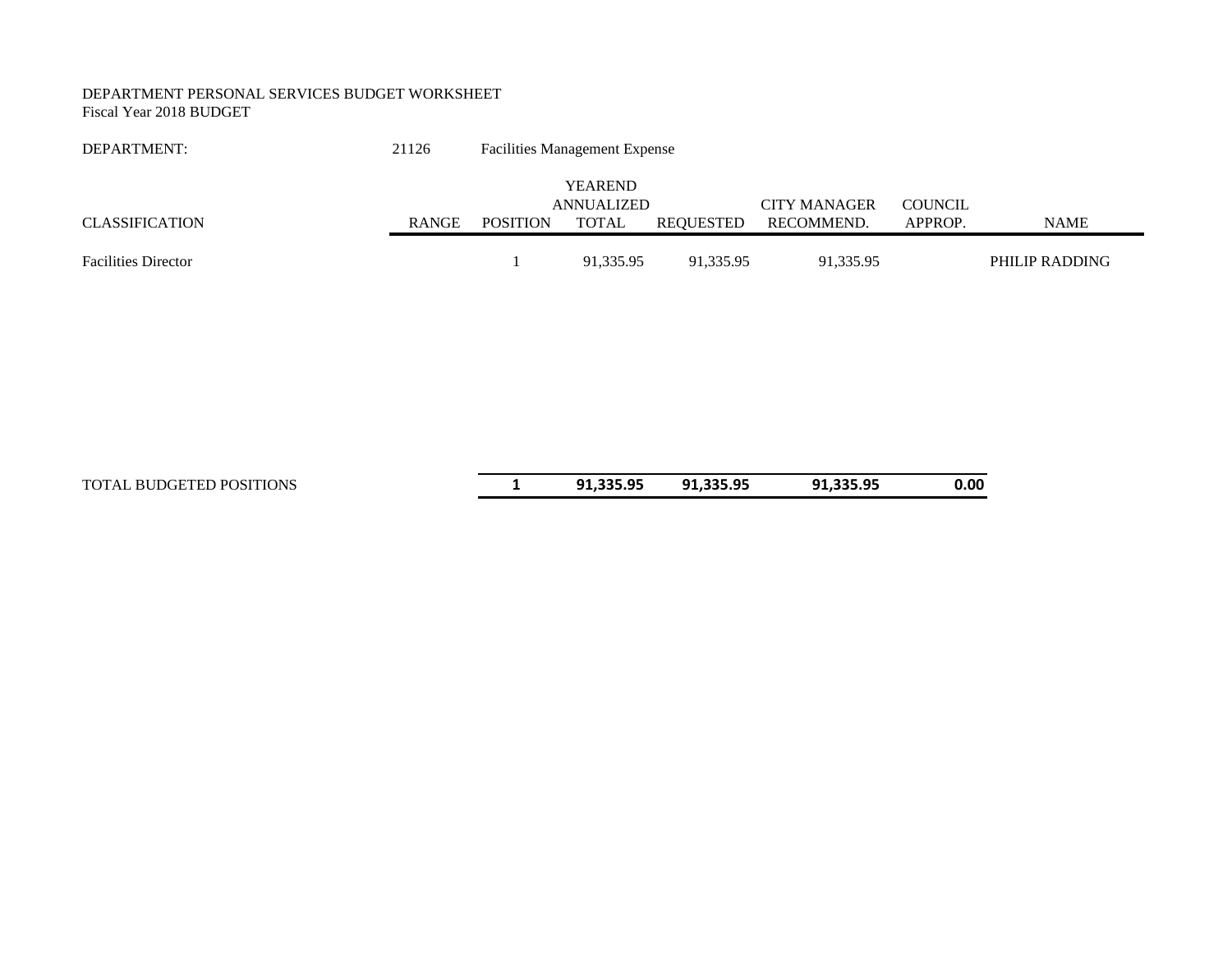

April 14, 2017 **Department:** Facilities Management Expense

Account Title: FICA/Medicare-ER Share Exp

Department Number: 21126 21126 Account Number: 60201

| FY2015     | FY 2016       | FY 2016    | FY 2017       | FY 2017       |
|------------|---------------|------------|---------------|---------------|
| Actual     | <b>Budget</b> | Actual     | <b>Budget</b> | Est. Expended |
|            |               |            |               |               |
| \$6,159.44 | \$6,570.00    | \$6,373.19 | \$6,544.00    | \$6,544.00    |

| FY-2018       | Department | City Mgr       | Council | Increase   |
|---------------|------------|----------------|---------|------------|
|               | Reauest    | Recommendation | Action  | (Decrease) |
| <b>Budget</b> | \$6,987.20 | \$6,987.20     |         | \$163.48   |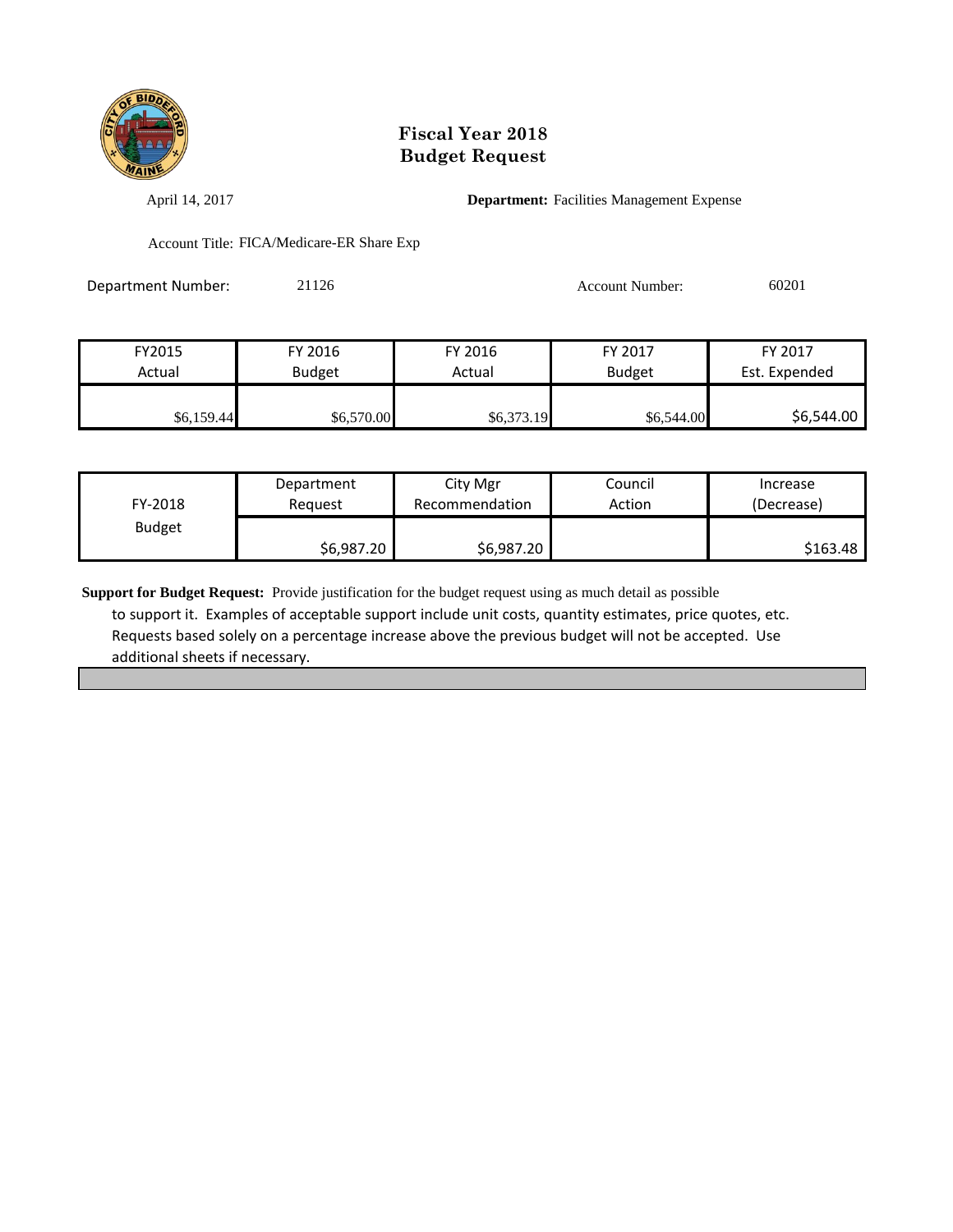

April 14, 2017 **Department:** Facilities Management Expense

Account Title: MPERS-Employer Share Exp

| Department Number: | 21126 | <b>Account Number:</b> | 60202 |
|--------------------|-------|------------------------|-------|
|                    |       |                        |       |

| FY2015     | FY 2016       | FY 2016    | FY 2017       | FY 2017       |
|------------|---------------|------------|---------------|---------------|
| Actual     | <b>Budget</b> | Actual     | <b>Budget</b> | Est. Expended |
|            |               |            |               |               |
| \$6,505.76 | \$7,644.00    | \$7,612.52 | \$8,127.00    | \$8,127.00    |

| FY-2018       | Department | City Mgr       | Council | Increase   |
|---------------|------------|----------------|---------|------------|
|               | Reguest    | Recommendation | Action  | (Decrease) |
| <b>Budget</b> | \$8,768.25 | \$8,768.25     |         | \$290.23   |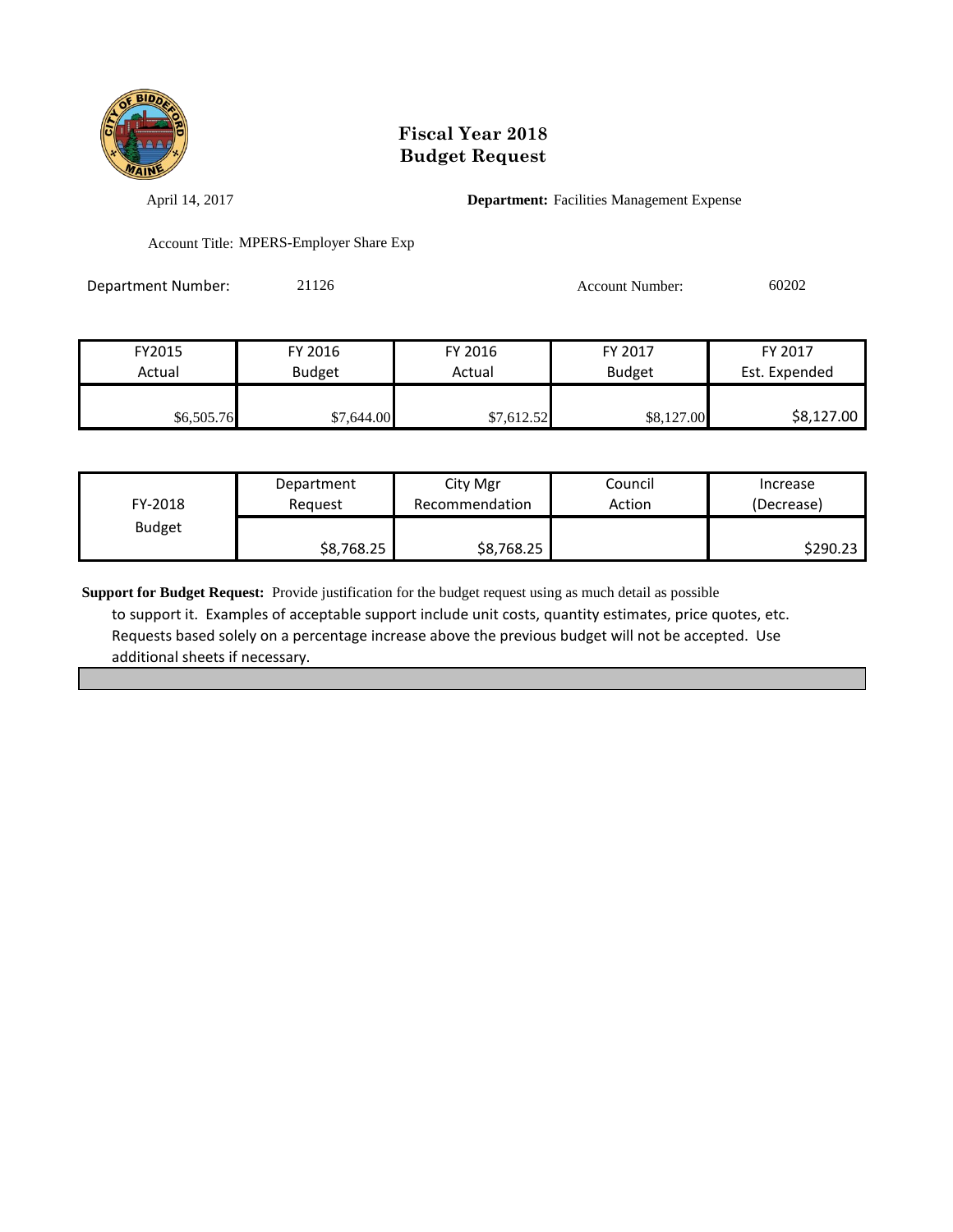

April 14, 2017 **Department:** Facilities Management Expense

Account Title: HPHC Ins Employer Share Exp

| Department Number: | 21126 | <b>Account Number:</b> | 60210 |
|--------------------|-------|------------------------|-------|
|                    |       |                        |       |

| FY2015      | FY 2016       | FY 2016     | FY 2017       | FY 2017       |
|-------------|---------------|-------------|---------------|---------------|
| Actual      | <b>Budget</b> | Actual      | <b>Budget</b> | Est. Expended |
|             |               |             |               |               |
| \$11,649.66 | \$10,863.00   | \$10,644.32 | \$10,556.00   | \$6,493.00    |

| FY-2018       | Department  | City Mgr       | Council | Increase   |
|---------------|-------------|----------------|---------|------------|
|               | Reauest     | Recommendation | Action  | (Decrease) |
| <b>Budget</b> | \$19,383.92 | \$19,383.92    |         | \$8,816.88 |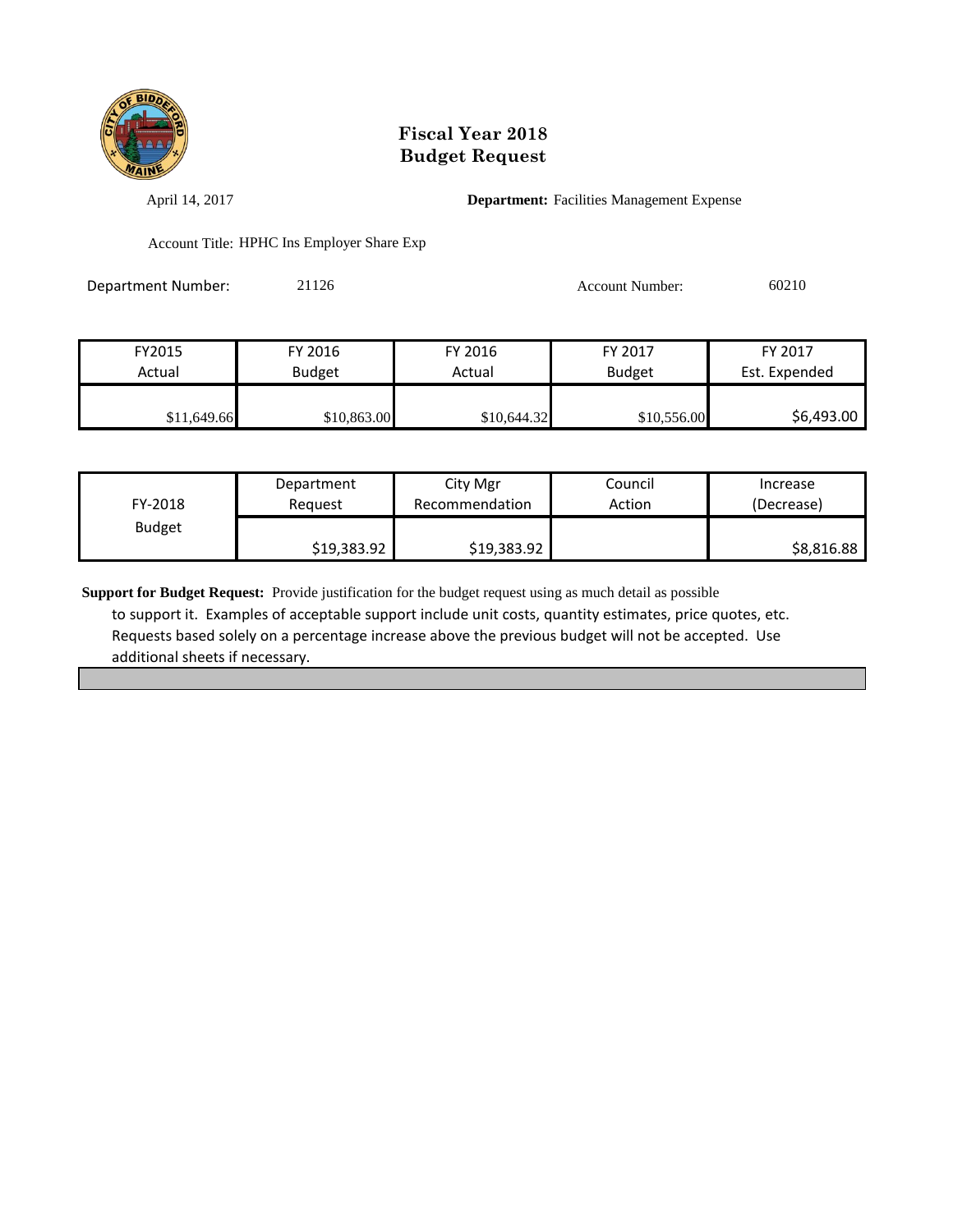

April 14, 2017 **Department:** Facilities Management Expense

Account Title: S-T Disability ER Share Exp

Department Number: 21126 21126 Account Number: 60212

| FY2015  | FY 2016       | FY 2016 | FY 2017       | FY 2017       |
|---------|---------------|---------|---------------|---------------|
| Actual  | <b>Budget</b> | Actual  | <b>Budget</b> | Est. Expended |
|         |               |         |               |               |
| \$26.27 | \$28.00       | \$26.78 | \$30.00       | \$30.16       |

| FY-2018       | Department | City Mgr       | Council | Increase   |
|---------------|------------|----------------|---------|------------|
|               | Reguest    | Recommendation | Action  | (Decrease) |
| <b>Budget</b> | \$30.00    | \$30.00        |         | \$0.00     |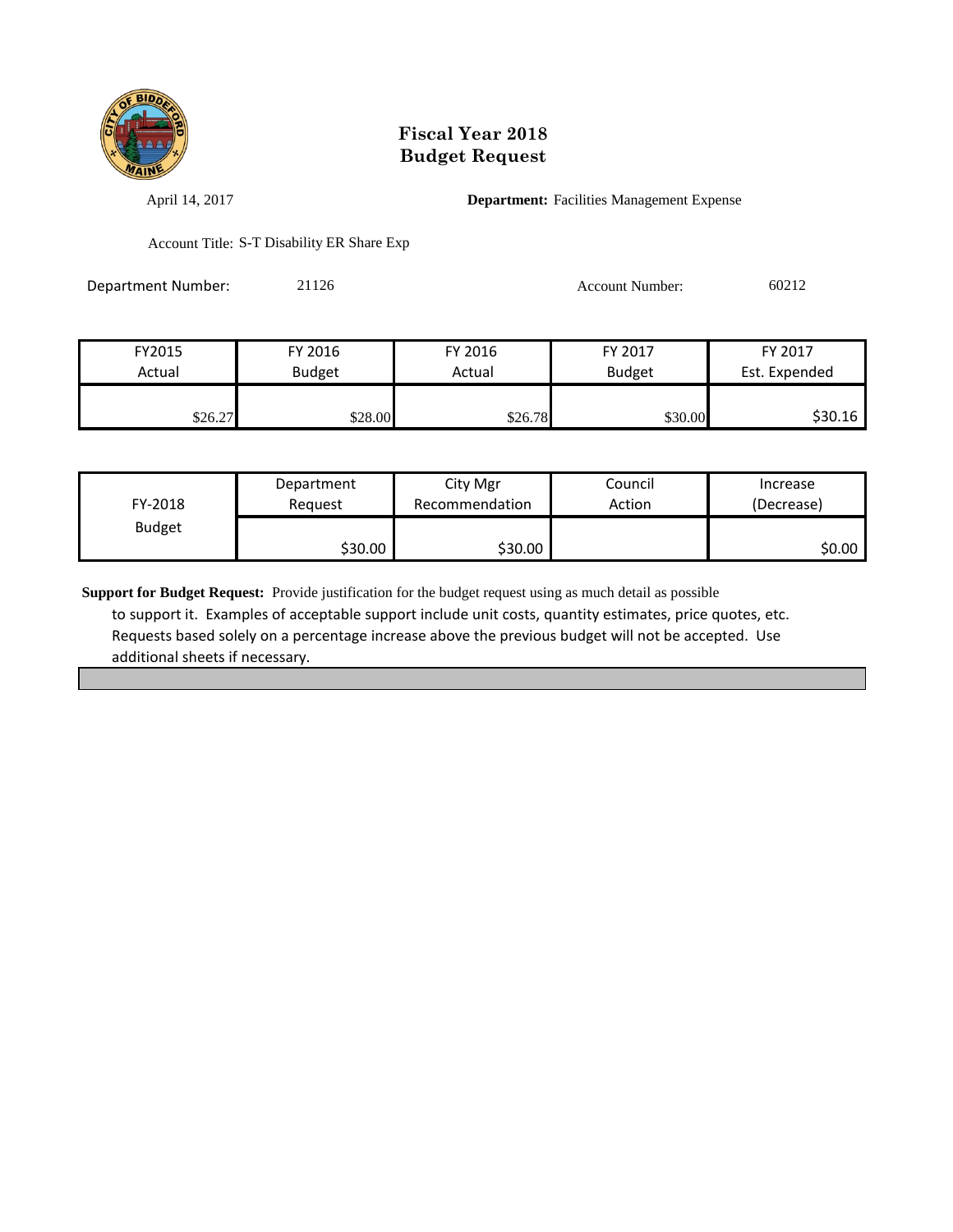

April 14, 2017 **Department:** Facilities Management Expense

Account Title: L-T Disability ER Share Exp

Department Number: 21126 21126 Account Number: 60213

| FY2015   | FY 2016       | FY 2016  | FY 2017       | FY 2017       |
|----------|---------------|----------|---------------|---------------|
| Actual   | <b>Budget</b> | Actual   | <b>Budget</b> | Est. Expended |
|          |               |          |               |               |
| \$181.66 | \$271.00      | \$223.00 | \$308.00      | \$308.00      |

| FY-2018       | Department | City Mgr       | Council | Increase   |
|---------------|------------|----------------|---------|------------|
|               | Reguest    | Recommendation | Action  | (Decrease) |
| <b>Budget</b> | \$328.84   | \$328.84       |         | \$7.66     |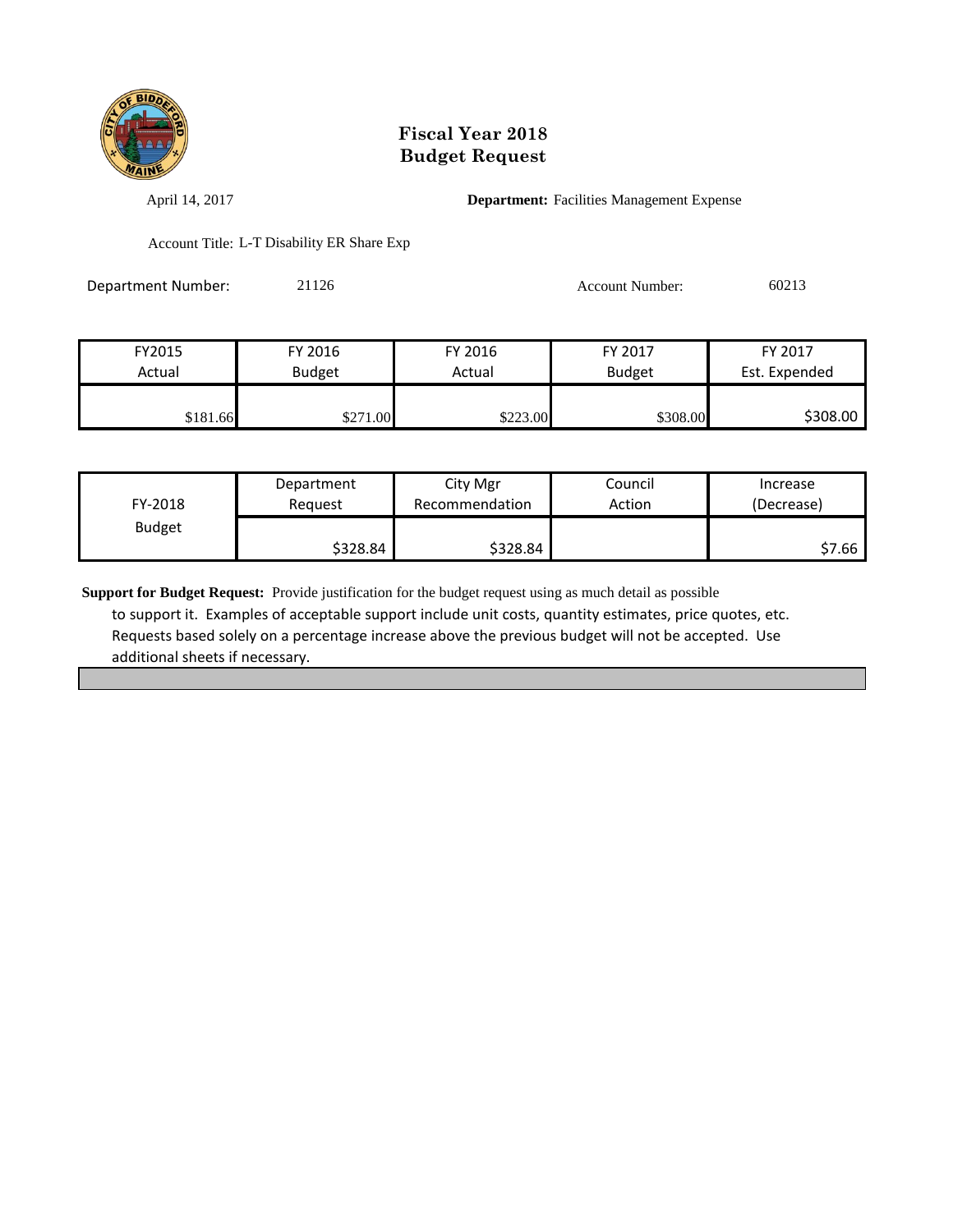

April 14, 2017 **Department:** Facilities Management Expense

Account Title: Delta Dental ER Share

Department Number: 21126 21126 Account Number: 60216

| FY2015 | FY 2016       | FY 2016 | FY 2017       | FY 2017       |
|--------|---------------|---------|---------------|---------------|
| Actual | <b>Budget</b> | Actual  | <b>Budget</b> | Est. Expended |
|        |               |         |               |               |
| \$0.00 | \$0.00        | \$0.00  | \$0.00        |               |

| FY-2018       | Department | City Mgr       | Council | Increase   |
|---------------|------------|----------------|---------|------------|
|               | Reguest    | Recommendation | Action  | (Decrease) |
| <b>Budget</b> |            |                |         | \$0.00     |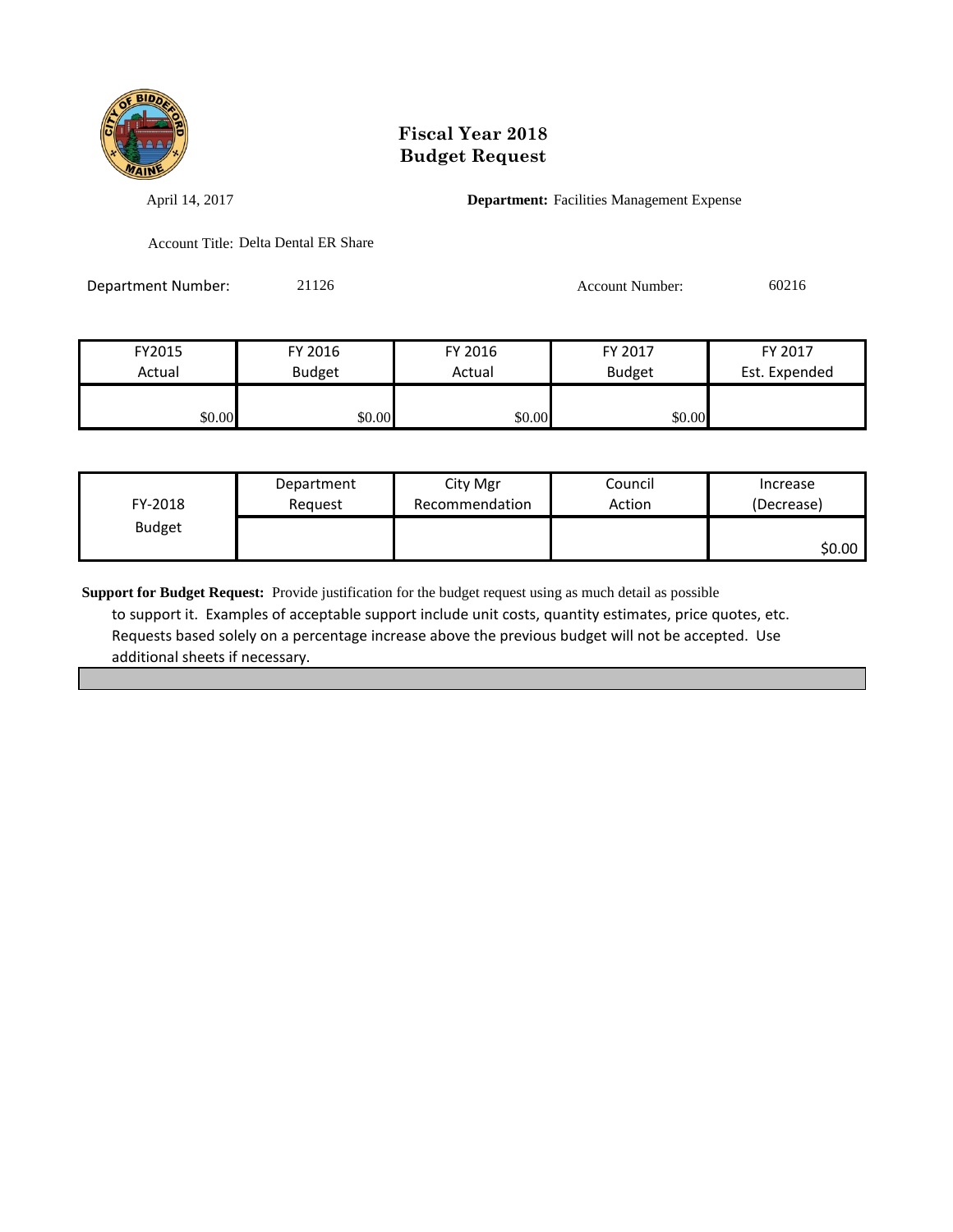

April 14, 2017 **Department:** Facilities Management Expense

Account Title: RHSA Plan ER Share

Department Number: 21126 21126 Account Number: 60217

| FY2015 | FY 2016       | FY 2016 | FY 2017       | FY 2017       |
|--------|---------------|---------|---------------|---------------|
| Actual | <b>Budget</b> | Actual  | <b>Budget</b> | Est. Expended |
|        |               |         |               |               |
| \$0.00 | \$0.00        | \$0.00  | \$780.00      | \$780.00      |

| FY-2018       | Department | City Mgr       | Council | Increase   |
|---------------|------------|----------------|---------|------------|
|               | Reauest    | Recommendation | Action  | (Decrease) |
| <b>Budget</b> | \$780.00   | \$780.00       |         | \$0.00     |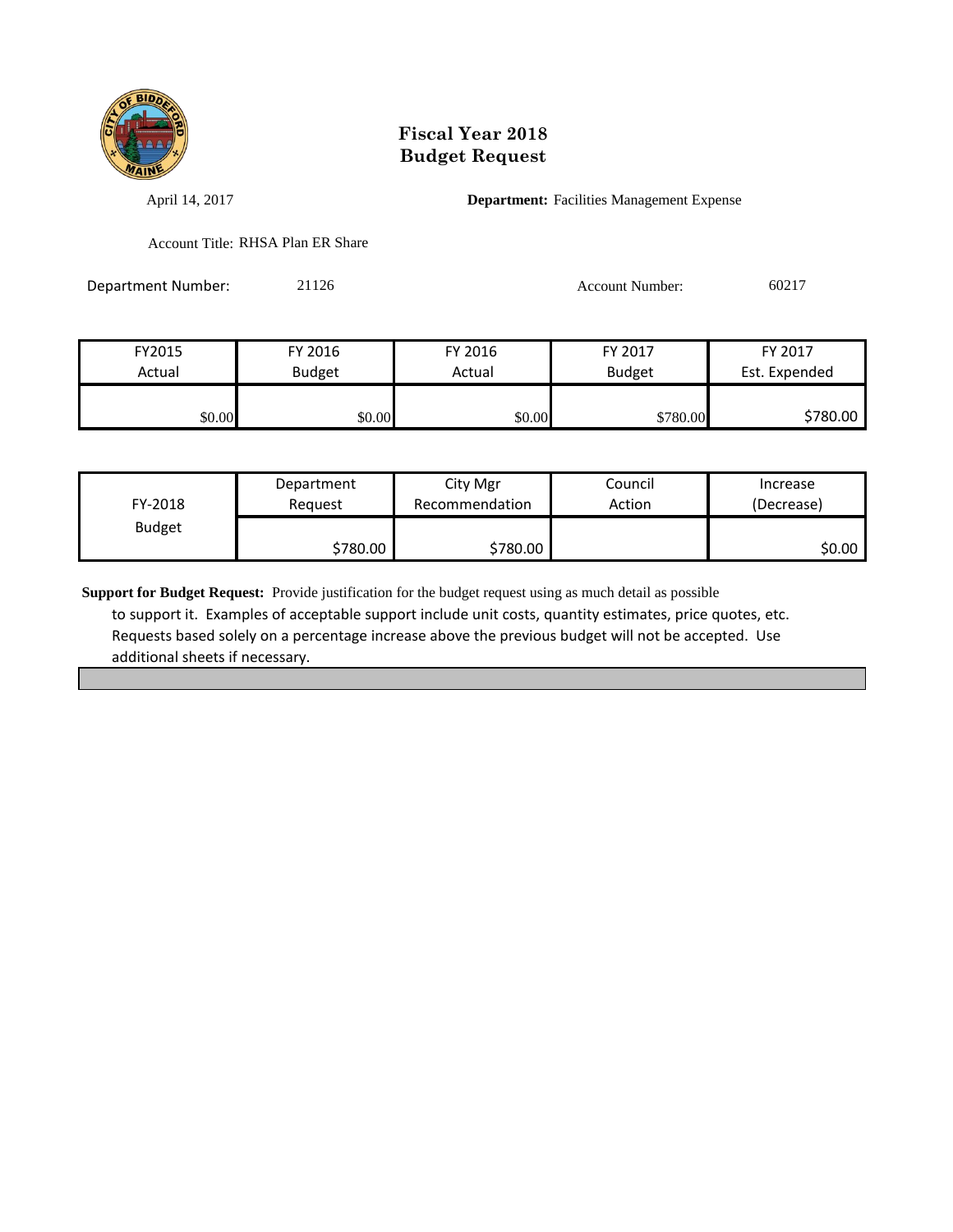

April 14, 2017 **Department:** Facilities Management Expense

Account Title: Travel/Mileage Expense

Department Number: 21126 21126 Account Number: 60252

| FY2015   | FY 2016       | FY 2016 | FY 2017       | FY 2017       |
|----------|---------------|---------|---------------|---------------|
| Actual   | <b>Budget</b> | Actual  | <b>Budget</b> | Est. Expended |
|          |               |         |               |               |
| \$743.46 | \$850.00      | \$74.79 | \$850.00      | \$850.00      |

| FY-2018       | Department | City Mgr       | Council | Increase   |
|---------------|------------|----------------|---------|------------|
|               | Reauest    | Recommendation | Action  | (Decrease) |
| <b>Budget</b> | \$850.00   | \$850.00       |         | \$0.00     |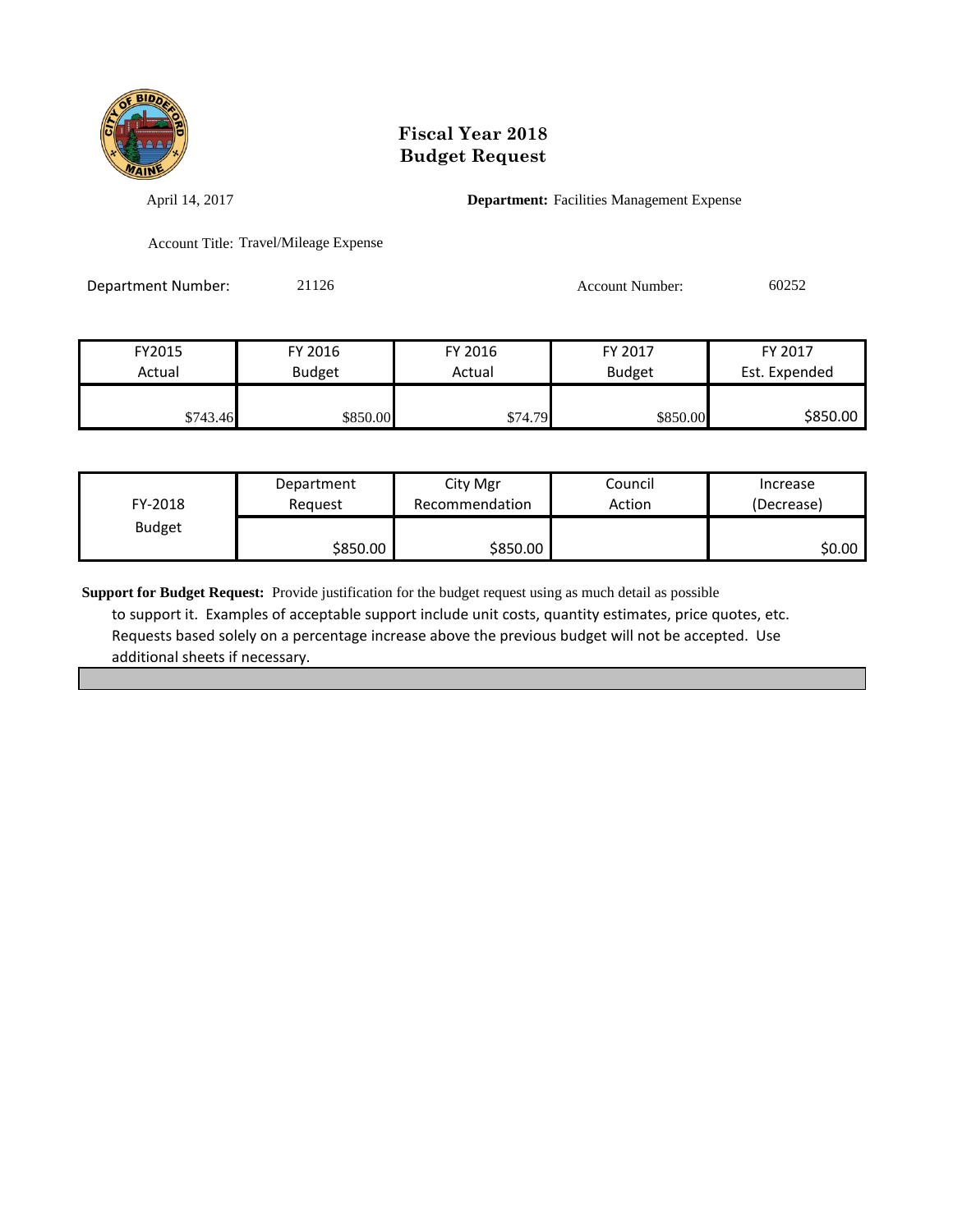

April 14, 2017 **Department:** Facilities Management Expense

Account Title: Admin/Office Supp/Eqt Non-Cap

| Department Number: | 21126 | Account Number: | 60500 |
|--------------------|-------|-----------------|-------|
|                    |       |                 |       |

| FY2015 | FY 2016       | FY 2016     | FY 2017       | FY 2017       |
|--------|---------------|-------------|---------------|---------------|
| Actual | <b>Budget</b> | Actual      | <b>Budget</b> | Est. Expended |
|        |               |             |               |               |
| \$0.00 | \$150.00      | $-$ \$77.25 | \$150.00      | \$50.00       |

| FY-2018       | Department | City Mgr       | Council | Increase   |
|---------------|------------|----------------|---------|------------|
|               | Reguest    | Recommendation | Action  | (Decrease) |
| <b>Budget</b> | \$150.00 l | \$150.00       |         | \$0.00     |